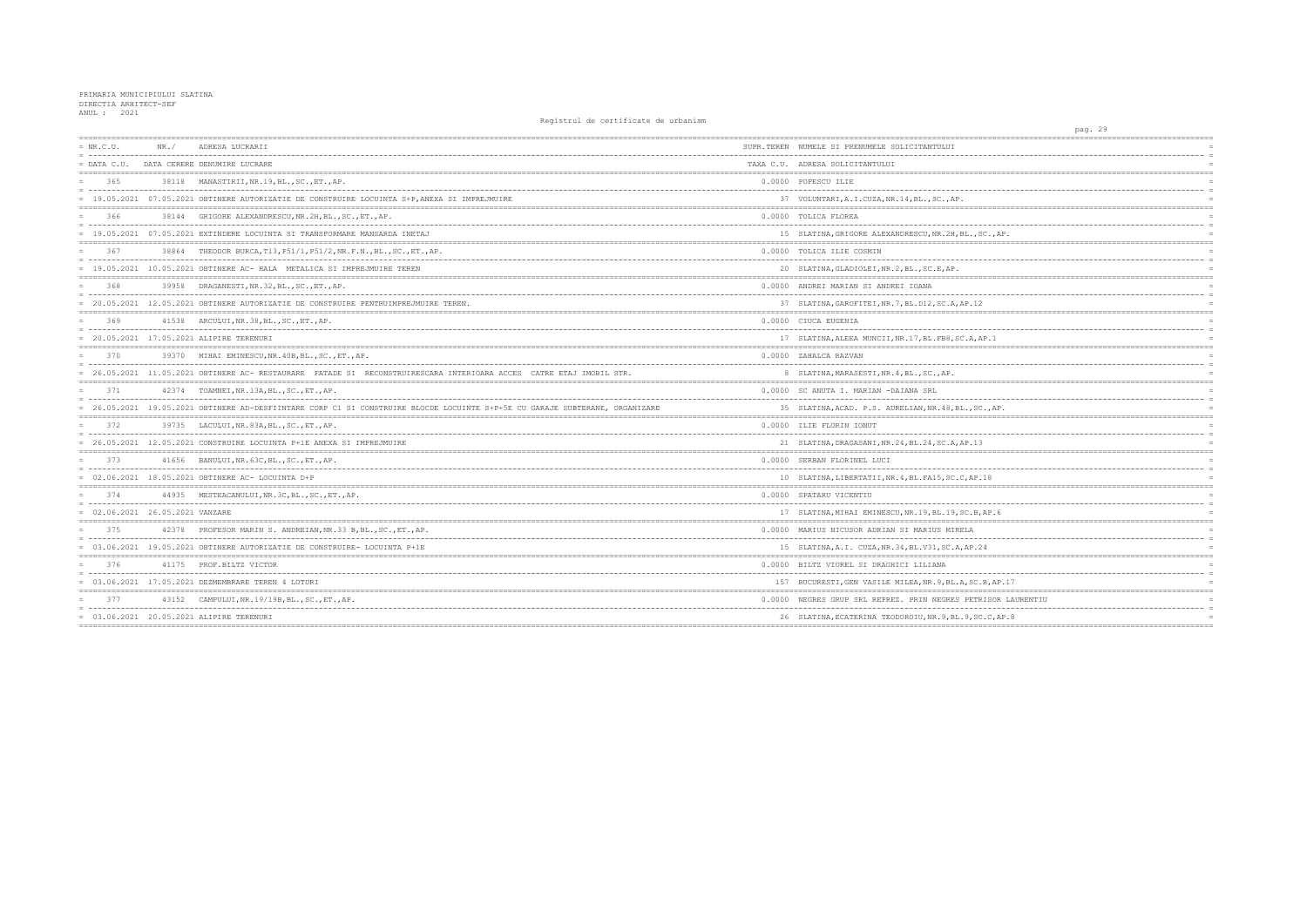| $= NR.C.U.$                         | NR./ | ADRESA LUCRARII                                                                                                             | SUPR. TEREN NUMELE SI PRENUMELE SOLICITANTULUI         |
|-------------------------------------|------|-----------------------------------------------------------------------------------------------------------------------------|--------------------------------------------------------|
|                                     |      | = DATA C.U. DATA CERERE DENUMIRE LUCRARE                                                                                    | TAXA C.U. ADRESA SOLICITANTULUI                        |
| 378                                 |      | 40964 PRIMAVERII, NR. 8, BL., SC., ET., AP.                                                                                 | 0.0000 CÎRJAN NICOLETA MARIA                           |
|                                     |      | = 03.06.2021 14.05.2021 OBTINERE AUTORIZATIE DE CONSTRUIRE PENTRURECOMPARTIMENTARE SI REAMENAJARE CLADIRE EXISTENTA         | 17 SLATINA, LIBERTATII, NR. 12, BL. GA15C, SC. A, AP.  |
| 379                                 |      | 41390 POPA SAPCA 2N, A; BASARABILOR 51.                                                                                     | 0.0000 POPA GABRIEL MIHAI                              |
|                                     |      | = 03.06.2021 17.05.2021 ALIPIRE TERENURI IN SCOPUL CONSTITUIRII UNUI DRUMDE SERVITUTE.                                      | 8 SLATINA, POPA SAPCA, NR. 2N, BL., SC., AP.           |
| 380                                 |      | 41316 PODGORIILOR, NR.F.N, BL., SC., ET., AP.                                                                               | 0.0000 COJAN GHEORGHE SI COJAN LAURA-ELENA             |
|                                     |      | = 03.06.2021 17.05.2021 ALIPIRE TERENURI                                                                                    | 20 SLATINA, ZMEUREI, NR.1, BL.6, SC.C, AP.17           |
| 381                                 |      | 34312 ACAD P. S. AURELIAN, NR. FN, BL., SC., ET., AP.                                                                       | 0.0000 GHEORGHE NICULAE                                |
| $= 03.06.2021 21.04.2021$ INFORMARE |      |                                                                                                                             | 15 SLATINA, VULTURULUI, NR. 13, BL., SC., AP.          |
| 382                                 |      | 45052 PITESTI, NR.F.N, BL., SC., ET., AP.                                                                                   | 0.0000 BROBOANA COSTIN CIPRIAN                         |
| = 03.06.2021 26.05.2021 INFORMARE   |      |                                                                                                                             | 85 SLATINA, CRISAN II, NR. 10, BL. GA13, SC. A, AP. 25 |
| 383                                 |      | 41325 VAILOR, NR. 15E, BL., SC., ET., AP.                                                                                   | 0.0000 BROBOANA DANIEL CRISTIAN SI BROBOANA MIHAEI     |
|                                     |      | $= 03.06.2021$ 17.05.2021 OBTINERE AUTORIZATIE DE CONSTRUIRE PENTRU 2LOCUINTE P + E                                         | 40 SLATINA, VAILOR, NR. 15E, BL., SC., AP.             |
| 384                                 |      | 40849 BOIANGIULUI, NR.13G, BL., SC., ET., AP.                                                                               | 0.0000 MAGALA TUDOR SI MAGALA IOANA ELENA              |
|                                     |      | $= 03.06.2021$ 14.05.2021 OBTINERE AC LOCUINTA SI IMPREJMUIRE                                                               | 10 SLATINA, B-DUL AI CUZA, NR.11, BL.CAM3, SC.E, AI    |
| 385                                 |      | 42403 CUZA VODA, NR. 92, BL., SC., ET., AP.                                                                                 | 0.0000 TITA DUMITREL VICTOR SI TITA IRINA              |
|                                     |      | = 03.06.2021 19.05.2021 OBTINERE AUTORIZATIE DE CONSTRUIRE PENTRU LOCUINTA (P+1E), ANEXA GOSPODAREASCA (S+P) SI IMPREJMUIRE | 15 SLATINA, EUGEN IONESCU, NR.10, BL.C3ABC, SC.B, A    |
| 386                                 |      | 44488 NICOLAE BALCESCU, NR.F.N., BL., SC., ET., AP.                                                                         | 0.0000 SC COMPANIA DE APA OLT SA REPREZ. PRIN USUP     |
|                                     |      | = 03.06.2021 25.05.2021 OBTINERE AC- OT CL 26-ECHIPAREA STATIILOR DETRATARE ALE MUNICIPIULUI SLATINA CU FILTRE PENTRU       | 47 SLATINA, ARTILERIEI, NR. 2, BL., SC., AP.           |
| 387                                 |      | 40313 MUNICIPIUL SLATINA, NR. F. N., BL., SC., ET., AP.                                                                     | 0.0000 S.C.VODAFONE ROMANIA S.A. REPR.MUSUROI MIHA     |
|                                     |      | = 03.06.2021 13.05.2021 OBTINERE AUTORIZATIE DE CONSTRUIRE PENTRUDEZVOLTARE RETEA TELECOMUNICATII IN MUNICIPIUL             | 707 BUCURESTI, BARBU VACARESCU, NR. 201, BL., SC., AI  |
| 388                                 |      | 47148 TUDOR VLADIMIRESCU, NR. 225 B, BL., SC., ET., AP.                                                                     | 0.0000 ENGIE ROMANIA SA PRIN SC CONI SRL PENTRU (      |
|                                     |      | = 08.06.2021 03.06.2021 OBTINERE AUTORIZATIE DE CONSTRUIRE - EXTINDERECONDUCTA DISTRIBUTIE GAZE NATURALE PRESIUNE REDUSA    | 237 PLOIESTI, TRIBUNEI, NR. 14, BL., SC., AP.          |
| 389                                 |      | 46786 ALEEA SPICULUI, NR. 4K, BL., SC., ET., AP.                                                                            | 0.0000 CIOARA RALUCA VALENTINA                         |
|                                     |      | = 08.06.2021 02.06.2021 OBTINERE AUTORIZATIE DE CONSTRUIRE - LOCUINTA P+1SI IMPREJMUIRE TEREN                               | 20 SLATINA, BASARABILOR, NR. 26, BL. 2BC, SC. C, AP. 4 |
| 390                                 |      | 44467 PLEVNEI, NR. 23A, BL., SC., ET., AP.                                                                                  | 0.0000 NITU ANTONICA                                   |
|                                     |      | = 09.06.2021 25.05.2021 OBTINERE AC LOCUINTA                                                                                | 17 SLATINA, EC. TEODOROIU, NR.12, BL.12, SC.A, AP.1    |
|                                     |      |                                                                                                                             |                                                        |

|                                     | pag. 30 |                                            |
|-------------------------------------|---------|--------------------------------------------|
|                                     |         |                                            |
|                                     |         |                                            |
|                                     |         | $=$<br>$=$                                 |
| ----------------------------------- |         | $=$                                        |
|                                     |         |                                            |
|                                     |         | $=$                                        |
| AP.38                               |         | $=$                                        |
| =========                           |         | -----------------------                    |
|                                     |         | $=$                                        |
|                                     |         | $=$                                        |
|                                     |         | $=$                                        |
|                                     |         | $=$<br>$=$                                 |
|                                     |         | $=$                                        |
|                                     |         | $=$                                        |
|                                     |         | :======                                    |
|                                     |         | $=$                                        |
|                                     |         | $=$                                        |
|                                     |         | $=$                                        |
|                                     |         |                                            |
|                                     |         | $=$                                        |
|                                     |         | $=$                                        |
| .25                                 |         |                                            |
| HAELA                               |         | $=$ $=$                                    |
|                                     |         | $=$                                        |
|                                     |         | $=$                                        |
|                                     |         |                                            |
|                                     |         | $=$                                        |
|                                     |         | $=$                                        |
| $E$ , AP.10                         |         | $=$                                        |
| $=$ $=$ $=$<br>$=$ $=$ $=$ $=$      |         |                                            |
| -----------                         |         | $=$<br>$=$                                 |
| .B, AP.15                           |         |                                            |
|                                     |         | $=$                                        |
| USURELU MARIUS CATALIN              |         | $=$                                        |
|                                     |         | $=$                                        |
|                                     |         | $=$                                        |
|                                     |         | $=$                                        |
| MIHAELA                             |         | $=$                                        |
|                                     |         | $=$<br>$=$                                 |
| ., AP.                              |         | $=$<br>=======                             |
| RU GENERAL TRUST ARGES SRL          |         |                                            |
| ----                                |         | $=$                                        |
|                                     |         |                                            |
|                                     |         |                                            |
|                                     |         | $=$                                        |
|                                     |         | $=$                                        |
| P.4                                 |         | $=$                                        |
| ================                    |         | $=$<br>----------------------------------- |
|                                     |         | $=$<br>$=$                                 |
| AP.10                               |         | $=$                                        |
|                                     |         |                                            |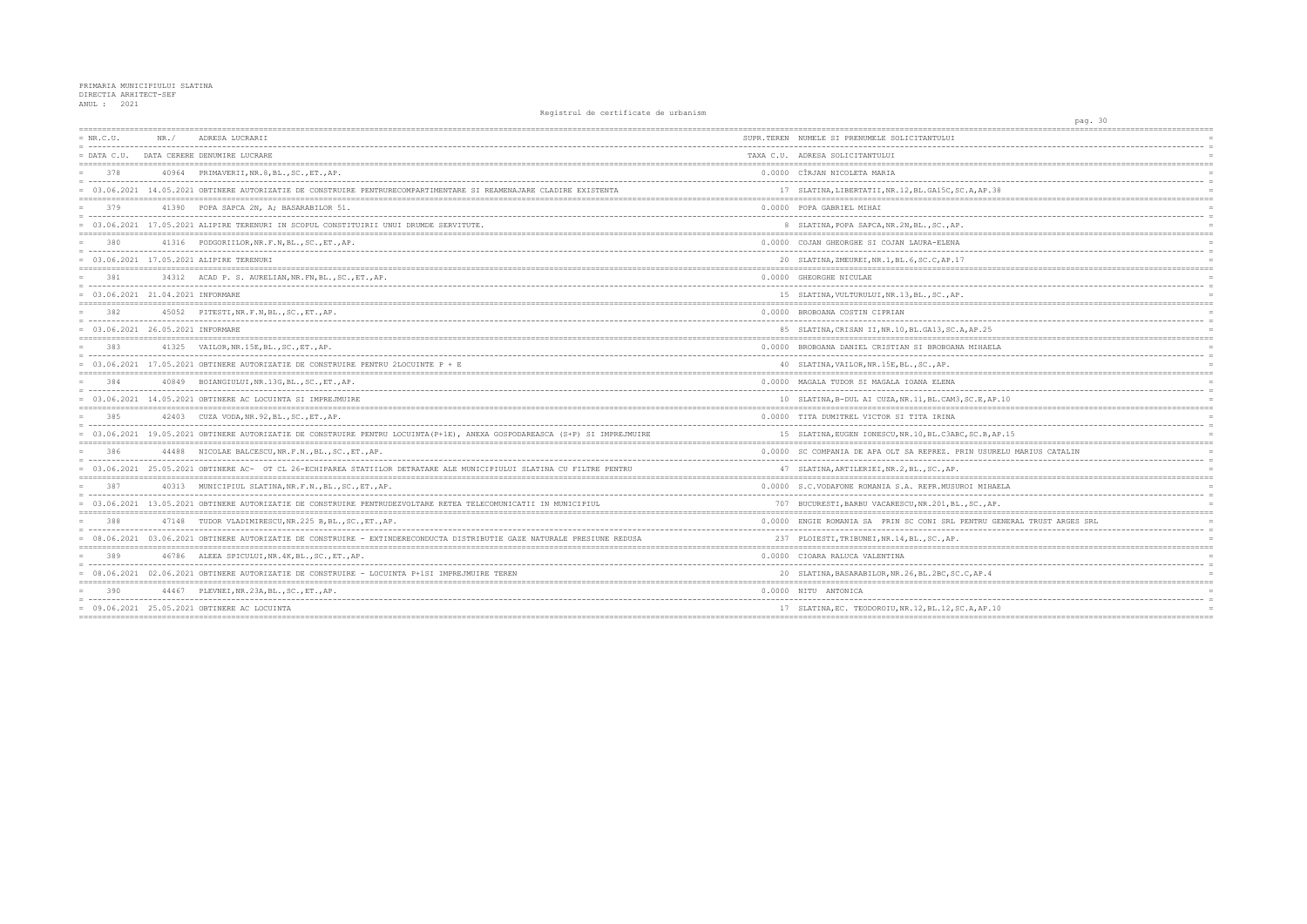| $= NR.C.U.$                               | NR. / | ADRESA LUCRARII                                                                                                          | SUPR.TEREN NUMELE SI PRENUMELE SOLICITANTULUI         |
|-------------------------------------------|-------|--------------------------------------------------------------------------------------------------------------------------|-------------------------------------------------------|
|                                           |       | = DATA C.U. DATA CERERE DENUMIRE LUCRARE                                                                                 | TAXA C.U. ADRESA SOLICITANTULUI                       |
| 391                                       |       | 46893 BASARABILOR, NR. 70B, BL., SC., ET., AP.                                                                           | 0.0000 CROITORU VICTOR                                |
|                                           |       | = 09.06.2021 02.06.2021 OBTINERE AC LOCUINTA SI IMPREJMUIRE LA STRADA.                                                   | 10 SLATINA, ALEEA ROZELOR, NR. 3, BL. GA17, SC. A, AP |
| 392                                       |       | 45717 STREHARETI, NR.F.N, BL., SC., ET., AP.                                                                             | 0.0000 BANICÃ EMIL                                    |
|                                           |       | 09.06.2021 28.05.2021 DEZMEMBRARE SI VANZARE TEREN ( 400 MP)                                                             | 18 SLATINA, TUDOR VLADIMIRESCU, NR. 102, BL., SC.,    |
| 393                                       |       | 41111 LACULUI-ZORILOR, NR.53, BL., SC., ET., AP.                                                                         | 0.0000 IFRIM MARIANA                                  |
|                                           |       | = 09.06.2021 17.05.2021 OBTINERE AC CONSTRUIRE LOCUINTE SI IMPREJMUIRE                                                   | 35 SLATINA, B-DUL A.I CUZA, NR. 31, BL. S16, SC. A, A |
| 394                                       |       | 41342 CRISAN II, NR. 4, BL., SC., ET., AP.                                                                               | 0.0000 LOOK ANDRE FOREVER SRL REPREZ. PRIN ALEXAN     |
|                                           |       | = 09.06.2021 17.05.2021 OBTINERE AUTORIZATIE DE CONSTRUIRE- AMENAJARETERASA (CONSTRUCTIE CU CARACTER PROVIZORIU PE       | 7 SLATINA, CRISAN, NR. 6, BL. GA14, SC. B, AP. 15     |
| 395                                       |       | 41340 CRISAN, NR. 8A, BL., SC., ET., AP.                                                                                 | 0.0000 PREDOAICA HERMINA MIHAELA                      |
|                                           |       | 09.06.2021 17.05.2021 OBTINERE AUTORIZATIE DE CONSTRUIRE- AMENAJARETERASA (CONSTRUCTIE CU CARACTER PROVIZORIU PE         | 7 SLATINA, TRANDAFIRILOR, NR. 4, BL. 4, SC. A, AP. 3  |
| 396                                       |       | 46279 GRIGORE ALEXANDRESCU, NR. 53-53A, BL., SC., ET., AP.                                                               | 0.0000 POPA MARIN SI POPA ELENA                       |
|                                           |       | = 09.06.2021 31.05.2021 OBTINERE AUTORIZATIE DE CONSTRUIRE PENTRU LOCUINTAP+ M.                                          | 10 SLATINA, DRAGANESTI, NR. 3, BL. 3AB, SC. B, AP. 6  |
| 397                                       |       | 44793 PITESTI, NR. 115, BL., SC., ET., AP.                                                                               | 0.0000 MEZINCA ANA                                    |
|                                           |       | = 09.06.2021 26.05.2021 OBTINERE AUTORIZATIE DE CONSTRUIRE PENTRUEXTINDERE LOCUINTA PRIN EDIFICAREA UNEI TERASE          | 10 SLATINA, PITESTI, NR. 115, BL., SC., AP.           |
| 398                                       |       | 44012 PITESTI, NR. 229, BL., SC., ET., AP.                                                                               | 0.0000 SC PRODAL P.2003 SRL REPREZ, PRIN PRAVAT       |
|                                           |       | 09.06.2021 24.05.2021 OBTINERE AC- SALA DE EVENIMENTE                                                                    | 53 SLATINA, CAZARMII, NR. 31, BL. 9, SC. A, AP. 13    |
| 399                                       |       | 45396 AGRICULTORULUI, NR. 55B, BL., SC., ET., AP.                                                                        | 0.0000 BACEANU DANIEL                                 |
| $= 09.06.2021 27.05.2021 \text{ VANZARE}$ |       |                                                                                                                          | 8 SLATINA, B-DUL A.I.CUZA, NR.28, BL.CAM4, SC., A     |
| 400                                       |       | 45381 AGRICULTORULUI                                                                                                     | 0.0000 BACEANU DANIEL                                 |
|                                           |       | $= 09.06.2021 27.05.2021$ CONSTITUIRE DREPT SERVITUTE                                                                    | 25 SLATINA, B-DUL. A.I. CUZA, NR. 28, BL. CAM4, SC.   |
| 401                                       |       | 45540 REGINA MARIA, NR. 13, BL., SC., ET., AP.                                                                           | 0.0000 COJOCARU FLOAREA SI COJOCARU NICU              |
|                                           |       | 09.06.2021 27.05.2021 OBTINERE AUTORIZATIE DE CONSTRUIRE PENTRU LOCUINTAP+ 1 SI IMPREJMUIRE TEREN.                       | 10 SLATINA, DIGULUI, NR.2, BL., SC., AP.              |
| 402                                       |       | 47448 BASARABILOR, NR. 67, BL., SC., ET., AP.                                                                            | 0.0000 GUSOI MARIAN SI GUSOI SORINA GABRIELA          |
|                                           |       | $= 10.06.2021$ 03.06.2021 CONSTITUIRE SERVITUTE DE TRECERE                                                               | 8 SLATINA, TEIULUI, NR. 2, BL. 2, SC. D, AP. 3        |
| 403                                       |       | 45909 MILCOV, NR. 1, BL., SC., ET., AP.                                                                                  | 0.0000 SC ALRO SA REPREZENTANT DOBRA GHEORGHE         |
|                                           |       | = 10.06.2021 28.05.2021 EFICIENTIZAREA ENERGETICA A ALIMENTARII CU ENERGIEELECTRICA A ALRO SA, PRIN INSTALAREA UNUI PARC | 2248 SLATINA, PITESTI, NR. 116, BL., SC., AP.         |

| pag. 31                                                   |                 |
|-----------------------------------------------------------|-----------------|
| ====================<br>===================               |                 |
|                                                           | $=$             |
|                                                           |                 |
|                                                           |                 |
|                                                           |                 |
|                                                           | $=$             |
| C.A, AP.26                                                |                 |
| -------------------------------------                     |                 |
|                                                           | $=$<br>$\equiv$ |
| $,$ SC., AP.                                              |                 |
| ================<br>====================                  |                 |
|                                                           | $=$             |
|                                                           | $=$             |
| SC.A, AP.8                                                | $=$             |
| ALEXANDRU CLAUDIA AURELIA                                 | $=$             |
|                                                           | $=$             |
| 15                                                        | $=$             |
|                                                           | $=$             |
|                                                           |                 |
|                                                           | $=$             |
| AP.3                                                      | $=$             |
|                                                           |                 |
|                                                           |                 |
|                                                           | $=$             |
| AP.6<br>=======<br>____________________________<br>====== | $=$             |
|                                                           |                 |
|                                                           | $=$             |
|                                                           | $=$             |
|                                                           |                 |
| RAVAT ION                                                 |                 |
|                                                           | $=$             |
| 13                                                        |                 |
|                                                           | $=$             |
|                                                           | $=$             |
|                                                           | $=$<br>$=$      |
| , SC., AP.12                                              |                 |
|                                                           | $=$             |
| -------<br>------                                         | $=$             |
| M4, SC., AP.12                                            |                 |
|                                                           |                 |
|                                                           |                 |
|                                                           | $=$             |
|                                                           |                 |
| ========                                                  | $=$             |
| A                                                         |                 |
|                                                           | $=$             |
| $=$                                                       | $=$             |
| HЕ                                                        | $=$             |
|                                                           |                 |
|                                                           | $=$             |
| ==========                                                |                 |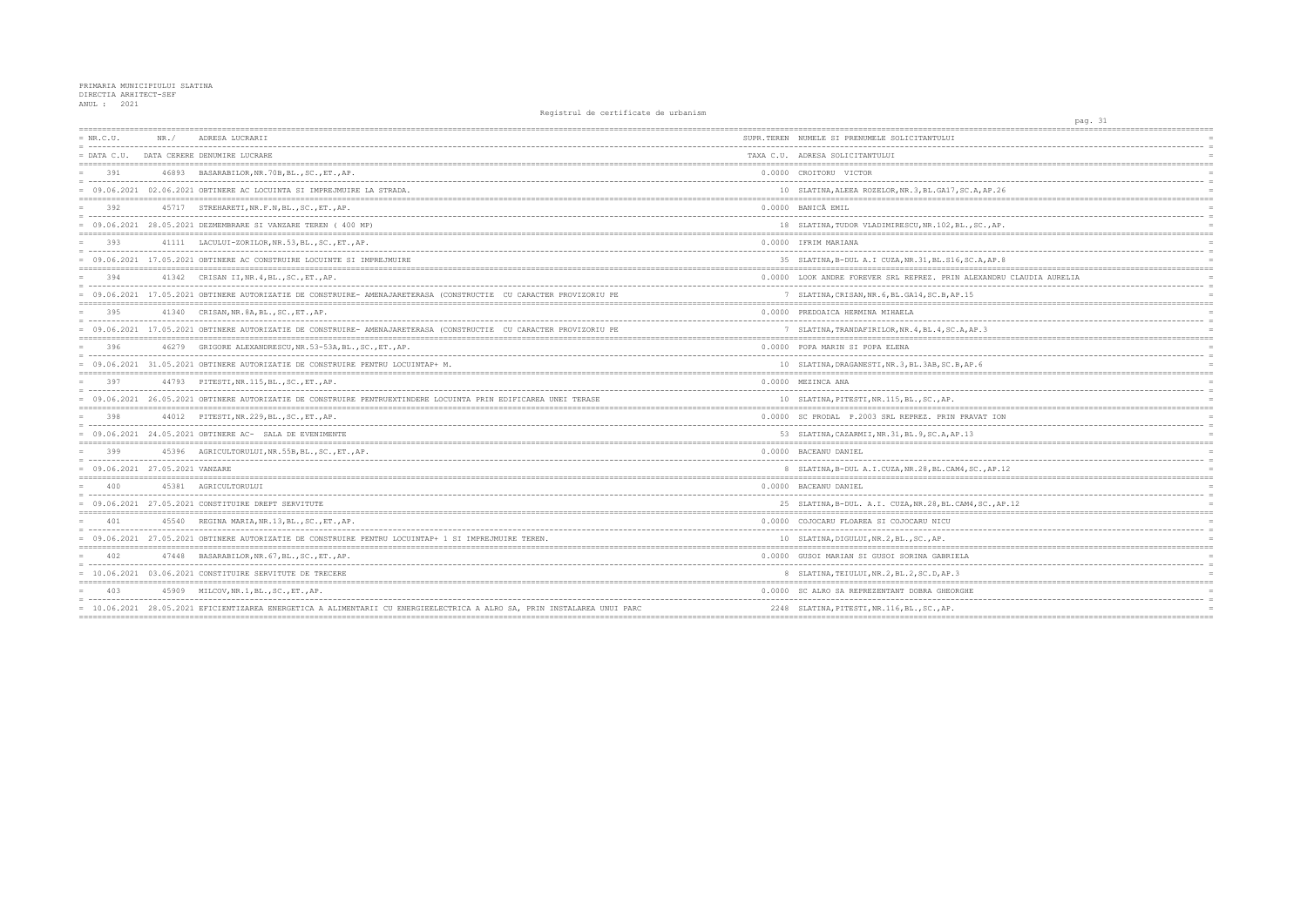| $= NR.C.U.$<br>- 1111111111         | NR. / | ADRESA LUCRARII                                                                                                          | SUPR.TEREN NUMELE SI PRENUMELE SOLICITANTULUI         |
|-------------------------------------|-------|--------------------------------------------------------------------------------------------------------------------------|-------------------------------------------------------|
| $=$ DATA C.U.                       |       | DATA CERERE DENUMIRE LUCRARE                                                                                             | TAXA C.U. ADRESA SOLICITANTULUI                       |
| 404                                 |       | 45906 PITESTI, NR. 116, BL., SC., ET., AP.                                                                               | 0.0000 SC ALRO SA REPREZENTANT DOBRA GHEORGHE         |
|                                     |       | = 10.06.2021 28.05.2021 EFICIENTIZAREA ENERGETICA A ALIMENTARII CU ENERGIEELECTRICA A ALRO SA, PRIN INSTALAREA UNUI PARC | 1948 SLATINA, PITESTI, NR. 116, BL., SC., AP.         |
| 405                                 |       | 50001 PANSELELOR, NR. 21, BL., SC., ET., AP.                                                                             | 0.0000 SANDU MARIA                                    |
| $= 11.06.2021 11.06.2021 VANZARE$   |       |                                                                                                                          | 15 SLATINA, PANSELELOR, NR. 21, BL., SC., AP.         |
| 406                                 |       | 47664 MANASTIREA CLOCOCIOV, NR. 1C, BL., SC., ET., AP.                                                                   | 0.0000 NITA MIHAI                                     |
| $= 14.06.2021 04.06.2021$ INFORMARE |       |                                                                                                                          | 10 SLATINA, PACII, NR.1, BL.1, SC.B, AP.14            |
| 407                                 |       | 47667 MANASTIREA CLOCOCIOV, NR. 1C, BL., SC., ET., AP.                                                                   | 0.0000 NITA MIHAI                                     |
| $= 14.06.2021 04.06.2021$ INFORMARE |       |                                                                                                                          | 10 SLATINA, PACII, NR. 1, BL. 1, SC. B, AP. 14        |
| 408                                 |       | 47660 PACII, NR. 1, BL. 1, SC. B, ET., AP. 14                                                                            | 0.0000 NITA MIHAI                                     |
| $= 14.06.2021 04.06.2021$ INFORMARE |       |                                                                                                                          | 7 SLATINA, PACII, NR. 1, BL. 1, SC. B, AP. 14         |
| 409                                 |       | 47526 LIVEZI, NR. 23, BL., SC., ET., AP.                                                                                 | 0.0000 IORDACHE ELENA CRISTINA                        |
|                                     |       | $= 14.06.2021 03.06.2021$ OBTINERE AC LOCUINTA                                                                           | 17 SLATINA, LIVEZI, NR. 23, BL., SC., AP.             |
| 410                                 | 43927 | CIREASOV, NR.10BIS, BL., SC., ET., AP.                                                                                   | 0.0000 SC ROMSTAL IMEX SRL REPREZENTANT DIACONU DA    |
|                                     |       | $= 14.06.2021$ 24.05.2021 OBTINERE AC CAMERA GRUP POMPARE                                                                | 24 BUCURESTI, SOS. VITAN BARZESTI, NR. 11A, BL., SO   |
| 411                                 |       | 47381 DEALUL VIILOR, NR.162, BL., SC., ET., AP.                                                                          | 0.0000 PETRACHE IONEL BOGDAN SI PETRACHE MARIA- AI    |
|                                     |       | 14.06.2021 03.06.2021 OBTINERE AUTORIZATIE DE CONSTRUIRE PENTRU LOCUINTAPARTER SI IMPREJMUIRE TEREN.                     | 10 SLATINA, OITUZ, NR. 70C, BL., SC., AP.             |
| 412                                 |       | 48055 STEJARULUI, NR.86, BL., SC., ET., AP.                                                                              | 0.0000 CRINGEANU PAUL FLORIN                          |
|                                     |       | = 14.06.2021 07.06.2021 OBTINERE AC LOCUINTA, DEMOLARE CONSTRUCTIE C2 SIIMPREJMUIRE.                                     | 10 SLATINA, CIREASOV, NR. 11, BL. 17, SC. A, AP. 1    |
| 413                                 | 48186 | B-DUL NICOLAE TITULESCU, NR. 41, BL. 41, SC., ET. P, AP.                                                                 | 0.0000 SC ALFA INVEST SRL REPREZ. PRIN CONSTANTIN     |
|                                     |       | = 14.06.2021 07.06.2021 OBTINERE AC- MODERNIZARE SPATIU COMERCIAL EXISTENT                                               | 7 SLATINA, B-DUL NICOLAE TITULESCU, NR. 41, BL. 4     |
| 414                                 |       | 47735 DRAGANESTI, NR., BL.P3, SC.A, ET., AP.2                                                                            | 0.0000 DRACEA RAZVAN IONUT SI DRACEA CHIORGHITA AI    |
|                                     |       | 14.06.2021 04.06.2021 CONCESIONARE TEREN CONSTRUIRE BALCON                                                               | 7 SLATINA, PIATA GARII, NR. 3, BL. 7B, SC. B, AP. 5   |
| 415                                 |       | 47160 ALEEA ROZELOR, NR. 12A, BL. FB17, SC. B, ET., AP. 2                                                                | 0.0000 BOJA FLORINA                                   |
|                                     |       | = 14.06.2021 03.06.2021 CONSTRUIRE BALCON                                                                                | 7 SLATINA, ALEEA ROZELOR, NR. 12A, BL. FB17, SC. B, A |
| 416                                 |       | 46929 SALCAMULUI                                                                                                         | 0.0000 D.A.S.I.P. REPREZ PRIN DASCALU CLAUDIU         |
|                                     |       | = 14.06.2021 02.06.2021 OBTINERE AUTORIZATIE DE CONSTRUIRE PENTRUREABILITARE STRADA SALCAMULUI                           | 0 SLATINA, DRAGANESTI, NR. 25A, BL., SC., AP.         |
|                                     |       |                                                                                                                          |                                                       |

|                                         | pag. 32 |                      |                            |             |            |
|-----------------------------------------|---------|----------------------|----------------------------|-------------|------------|
| <u> :=================</u>              |         | :=================== |                            |             |            |
|                                         |         |                      |                            |             |            |
|                                         |         |                      |                            |             | $=$        |
|                                         |         |                      |                            | $=$ $=$ $=$ |            |
| E                                       |         |                      |                            |             |            |
|                                         |         |                      |                            |             |            |
|                                         |         |                      |                            |             |            |
|                                         |         |                      |                            |             |            |
|                                         |         |                      |                            |             | $\equiv$   |
|                                         |         |                      |                            |             |            |
|                                         |         |                      |                            |             | $=$        |
|                                         |         |                      |                            |             |            |
|                                         |         |                      |                            |             |            |
| _________________________________       |         |                      |                            |             |            |
|                                         |         |                      |                            |             |            |
|                                         |         |                      |                            |             |            |
|                                         |         |                      |                            |             | $=$        |
|                                         |         |                      |                            |             |            |
|                                         |         |                      |                            |             |            |
|                                         |         |                      |                            |             |            |
|                                         |         |                      |                            |             |            |
|                                         |         |                      |                            |             |            |
|                                         |         |                      |                            |             |            |
|                                         |         |                      |                            |             |            |
| U DANIEL TEODOR<br>--------------       |         |                      |                            |             | $\equiv$   |
| ., SC., AP.                             |         |                      |                            |             |            |
|                                         |         |                      |                            |             |            |
| - ADELINA                               |         |                      |                            |             |            |
|                                         |         |                      |                            |             |            |
|                                         |         |                      |                            |             |            |
|                                         |         |                      |                            |             |            |
|                                         |         |                      |                            |             |            |
|                                         |         |                      |                            |             |            |
|                                         |         |                      |                            |             |            |
| NTIN IONUT<br>---------<br>$-$<br>$---$ |         |                      |                            |             | $\equiv$   |
| BL.41, SC., AP.                         |         |                      |                            |             |            |
| ---------------------                   |         |                      | -------------------------- |             | $=$        |
| A ALEXANDRA                             |         |                      |                            |             |            |
|                                         |         |                      |                            |             |            |
| 5                                       |         |                      |                            |             | $=$<br>$=$ |
|                                         |         |                      |                            |             |            |
|                                         |         |                      |                            |             | $=$        |
| .B, AP.2                                |         |                      |                            |             |            |
|                                         |         |                      |                            |             |            |
|                                         |         |                      |                            |             |            |
|                                         |         |                      |                            |             | $=$        |
|                                         |         |                      |                            |             |            |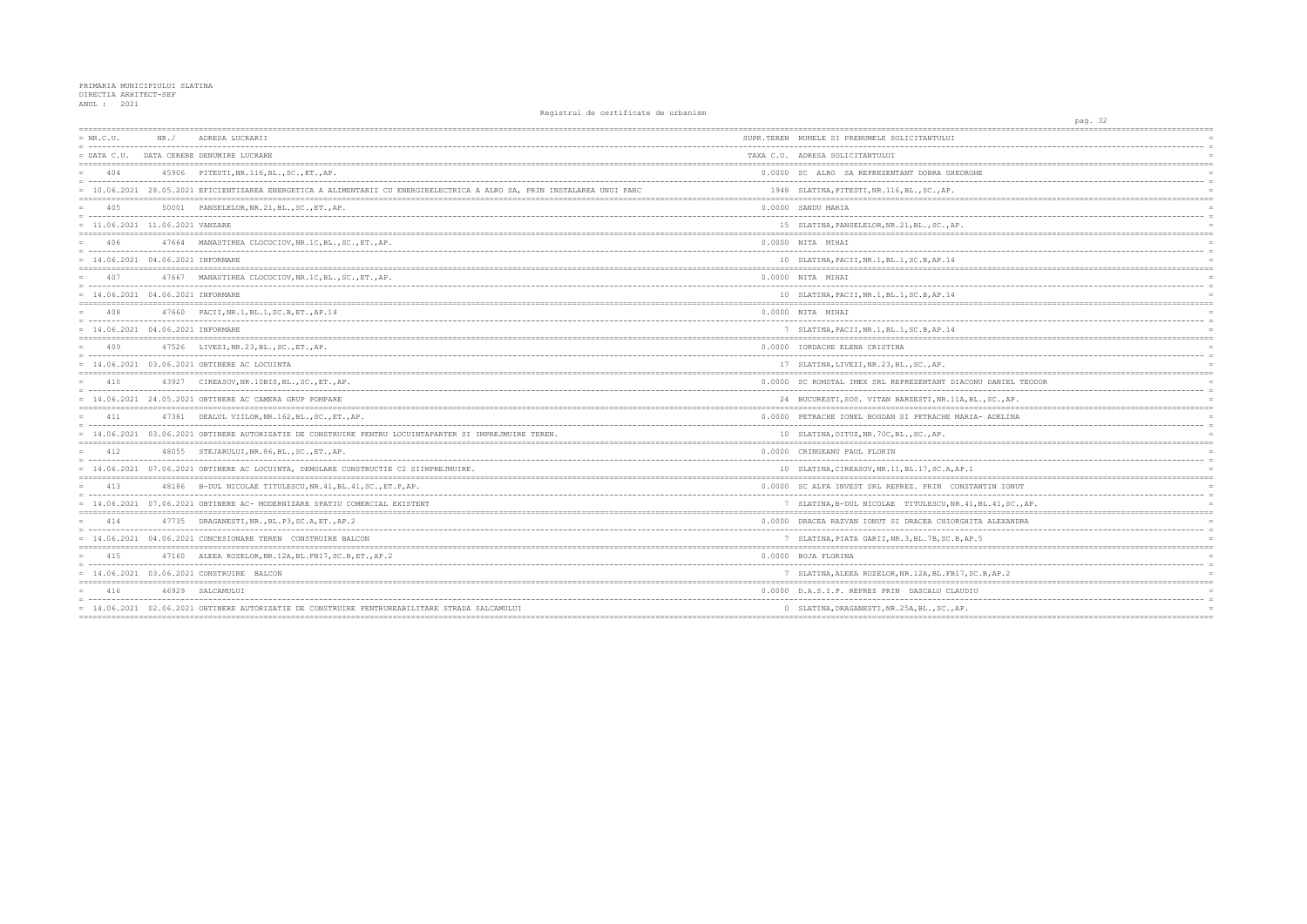| $= NR.C.U.$                         | NR. / | ADRESA LUCRARII                                                                                                                                                             | SUPR.TEREN NUMELE SI PRENUMELE SOLICITANTULUI         |
|-------------------------------------|-------|-----------------------------------------------------------------------------------------------------------------------------------------------------------------------------|-------------------------------------------------------|
| $=$ DATA C.U.                       |       | DATA CERERE DENUMIRE LUCRARE                                                                                                                                                | TAXA C.U. ADRESA SOLICITANTULUI                       |
| 417                                 |       | 46922 ALEEA LALELELOR                                                                                                                                                       | 0.0000 D.A.S.I.P PRIN REPREZENTANT DASCALU CLAUDI     |
|                                     |       | = 14.06.2021 02.06.2021 OBTINERE AUTORIZATIE DE CONSTRUIRE PENTRUREABILITARE STRADA ALEEA LALELELOR- ETAPA A II-A.                                                          | 0 SLATINA, DRAGANESTI, NR. 25A, BL., SC., AP.         |
| 418                                 |       | 46933 CRISAN                                                                                                                                                                | 0.0000 D.A.S.I.P. REPREZ. PRIN DASCALU CLAUDIU        |
|                                     |       | = 14.06.2021 02.06.2021 OBTINERE AUTORIZATIE DE CONSTRUIRE PENTRUREABILITARE STRADA CRISAN                                                                                  | 0 SLATINA, DRAGANESTI, NR. 25A, BL., SC., AP.         |
| 419                                 |       | 46926 GENERAL AUREL ALDEA                                                                                                                                                   | 0.0000 D.A.S.I.P PRIN REPREZENTANT DASCALU CLAUDI     |
|                                     |       | = 14.06.2021 02.06.2021 OBTINERE AUTORIZATIE DE CONSTRUIRE PENTRUREABILITARE STRADA GENERAL AUREL ALDEA.                                                                    | 0 SLATINA, DRAGANESTI, NR. 25A, BL., SC., AP.         |
| 420                                 |       | 48216 ALEEA VIOLETEI, NR. 4, BL. 2A, SC. A, ET. P, AP. 14<br>= concertational contract contract and concertation of the concertation of the contract of the contract of the | 0.0000 STANCU MARIA ANDREEA                           |
|                                     |       | = 14.06.2021 07.06.2021 CONCESIONARE TEREN CONSTRUIRE BALCON                                                                                                                | 7 BUCURESTI, ALEEA PARVA, NR.1, BL.A21, SC.B, AP.     |
| 421                                 |       | 47038 MARASESTI, NR. 1M2, BL., SC., ET., AP.                                                                                                                                | 0.0000 SC PAVONE IMPEX SRL REPREZ. PRIN PAUNESCU      |
|                                     |       | = 14.06.2021 02.06.2021 OBTINERE AUTORIZATIE DE CONSTRUIRE - LOCUINTAP+1SI IMPREJMUIRE TEREN                                                                                | 10 SLATINA, LIBERTATII, NR., BL.1, SC.A, AP.2         |
| 422                                 |       | 43859 MANASTIRII, NR.52, BL., SC., ET., AP.                                                                                                                                 | 0.0000 MARINCIU SARAH BIANCA SI MARINCIU PATRICK      |
|                                     |       | $= 14.06.2021$ 24.05.2021 CONSTRUIRE GARAJ SI ANEXA                                                                                                                         | 15 SLATINA, MANASTIRII, NR.52, BL., SC., AP.          |
| 423                                 |       | 48534 DEALUL VIILOR, NR. 70B, BL., SC., ET., AP.                                                                                                                            | 0.0000 MANEA COSTEL                                   |
|                                     |       | $= 14.06.2021 08.06.2021 UZ SI$ SERVITUTE                                                                                                                                   | 15 SLATINA, PRIMAVERII, NR.16, BL.FA11, SC.B, AP.8    |
| 424                                 |       | 48166 ALEEA MACULUI, NR.2, BL. FA22, SC.B, ET.P, AP.                                                                                                                        | 0.0000 POPA STEFAN VALENTIN                           |
|                                     |       | $= 14.06.2021$ 07.06.2021 OBTINERE AC- RENOVARE MAGAZIN                                                                                                                     | 7 SLATINA, EROILOR, NR. 48, BL., SC., AP.             |
| 42.5                                |       | 43966 PITESTI, NR. 80, BL., SC., ET., AP.                                                                                                                                   | 0.0000 POLEC ADRIAN ALEXANDRIN                        |
|                                     |       | = 14.06.2021 24.05.2021 OBTINERE AC- IMPREJMUIRE SI ORGANIZARE SANTIER                                                                                                      | 44 BUCURESTI, B-DUL GHEORGHE SINCAI, NR. 5, BL. 2,    |
| 426                                 |       | 50126 PITESTI, NR. 116, BL., SC., ET., AP.                                                                                                                                  | 0.0000 SC ALRO SA REPREZENTANT DOBRA GHEORGHE         |
|                                     |       | $= 15.06.2021$ 11.06.2021 OBTINERE AD CUPTOR DE MENTINERE G10                                                                                                               | 7 SLATINA, PITESTI, NR. 116, BL., SC., AP.            |
| 427                                 |       | 50088 TUNARI, NR.1, BL., SC., ET., AP.                                                                                                                                      | 0.0000 PRIMARIA MUNICIPIULUI SLATINA PRIN DIRECTI     |
|                                     |       | = 15.06.2021 11.06.2021 DEZLIPIRE TEREN                                                                                                                                     | 0 SLATINA, MIHAIL KOGALNICEANU, NR. 1, BL., SC., A    |
| 428                                 |       | 48188 TUNARI, NR. 197, BL., SC., ET., AP.                                                                                                                                   | 0.0000 S.C NELIX S.R.L SLATINA PRIN MIHAILESCU IO     |
| $= 15.06.2021 07.06.2021$ INFORMARE |       |                                                                                                                                                                             | 18 SLATINA, TUNARI, NR. 197, BL., SC., AP.            |
| 429                                 |       | 47786 STEJARULUI, NR.53, BL., SC., ET., AP.                                                                                                                                 | 0.0000 UDEANU-BOTOGAN CRISTI SI STERIE LUMINITA-E     |
|                                     |       | = 15.06.2021 04.06.2021 OBTINERE AUTORIZATIE DE CONSTRUIRE PENTRU LOCUINTAP+1 SI IMPREJMUIRE TEREN.                                                                         | 22 SLATINA, ALEEA ROZELOR, NR. 2, BL. FB21, SC. C, AF |
|                                     |       |                                                                                                                                                                             |                                                       |

| ;====================                                         | pag. 33 |  |  | --------------------------------- |          |
|---------------------------------------------------------------|---------|--|--|-----------------------------------|----------|
|                                                               |         |  |  |                                   |          |
|                                                               |         |  |  |                                   | $\equiv$ |
|                                                               |         |  |  |                                   |          |
|                                                               |         |  |  |                                   |          |
| JDIU LUCIAN                                                   |         |  |  |                                   |          |
|                                                               |         |  |  |                                   | $\equiv$ |
|                                                               |         |  |  |                                   | $=$      |
|                                                               |         |  |  |                                   |          |
|                                                               |         |  |  |                                   | $\equiv$ |
|                                                               |         |  |  |                                   | $=$      |
|                                                               |         |  |  |                                   |          |
| <b>JDIU LUCIAN</b>                                            |         |  |  |                                   |          |
|                                                               |         |  |  |                                   | $=$      |
|                                                               |         |  |  |                                   |          |
|                                                               |         |  |  |                                   |          |
|                                                               |         |  |  |                                   | $=$      |
|                                                               |         |  |  |                                   | $\equiv$ |
| <b>P.18</b>                                                   |         |  |  |                                   | $=$      |
|                                                               |         |  |  | $=$ $=$ $=$                       |          |
| U OVIDIU                                                      |         |  |  |                                   |          |
|                                                               |         |  |  |                                   | $=$      |
|                                                               |         |  |  |                                   |          |
| XK OCTAVIAN REPR. PRIN CURATOR MARINCIU ANCA-DANIE            |         |  |  |                                   | $\equiv$ |
|                                                               |         |  |  |                                   | $\equiv$ |
|                                                               |         |  |  |                                   |          |
|                                                               |         |  |  |                                   |          |
|                                                               |         |  |  |                                   |          |
|                                                               |         |  |  |                                   | $\equiv$ |
| .8                                                            |         |  |  |                                   |          |
| :=========                                                    |         |  |  |                                   |          |
|                                                               |         |  |  |                                   | $\equiv$ |
|                                                               |         |  |  |                                   |          |
|                                                               |         |  |  |                                   |          |
|                                                               |         |  |  |                                   |          |
|                                                               |         |  |  |                                   | $=$      |
| 2, SC.A, AP. 21                                               |         |  |  |                                   | $=$      |
|                                                               |         |  |  |                                   |          |
|                                                               |         |  |  |                                   |          |
|                                                               |         |  |  |                                   | $\equiv$ |
|                                                               |         |  |  |                                   |          |
| :=========<br>:===============================                |         |  |  |                                   |          |
| TIA ADMINISTRARE PATRIMONIU SLATINA<br>$- -$<br>_____________ |         |  |  |                                   | $=$      |
|                                                               |         |  |  |                                   | $\equiv$ |
| , AP.                                                         |         |  |  |                                   |          |
| IOANA                                                         |         |  |  |                                   | $=$      |
|                                                               |         |  |  |                                   | $\equiv$ |
|                                                               |         |  |  |                                   |          |
|                                                               |         |  |  |                                   |          |
| -ELENA                                                        |         |  |  |                                   |          |
|                                                               |         |  |  |                                   | $\equiv$ |
| AP.1                                                          |         |  |  |                                   | $=$      |
|                                                               |         |  |  |                                   |          |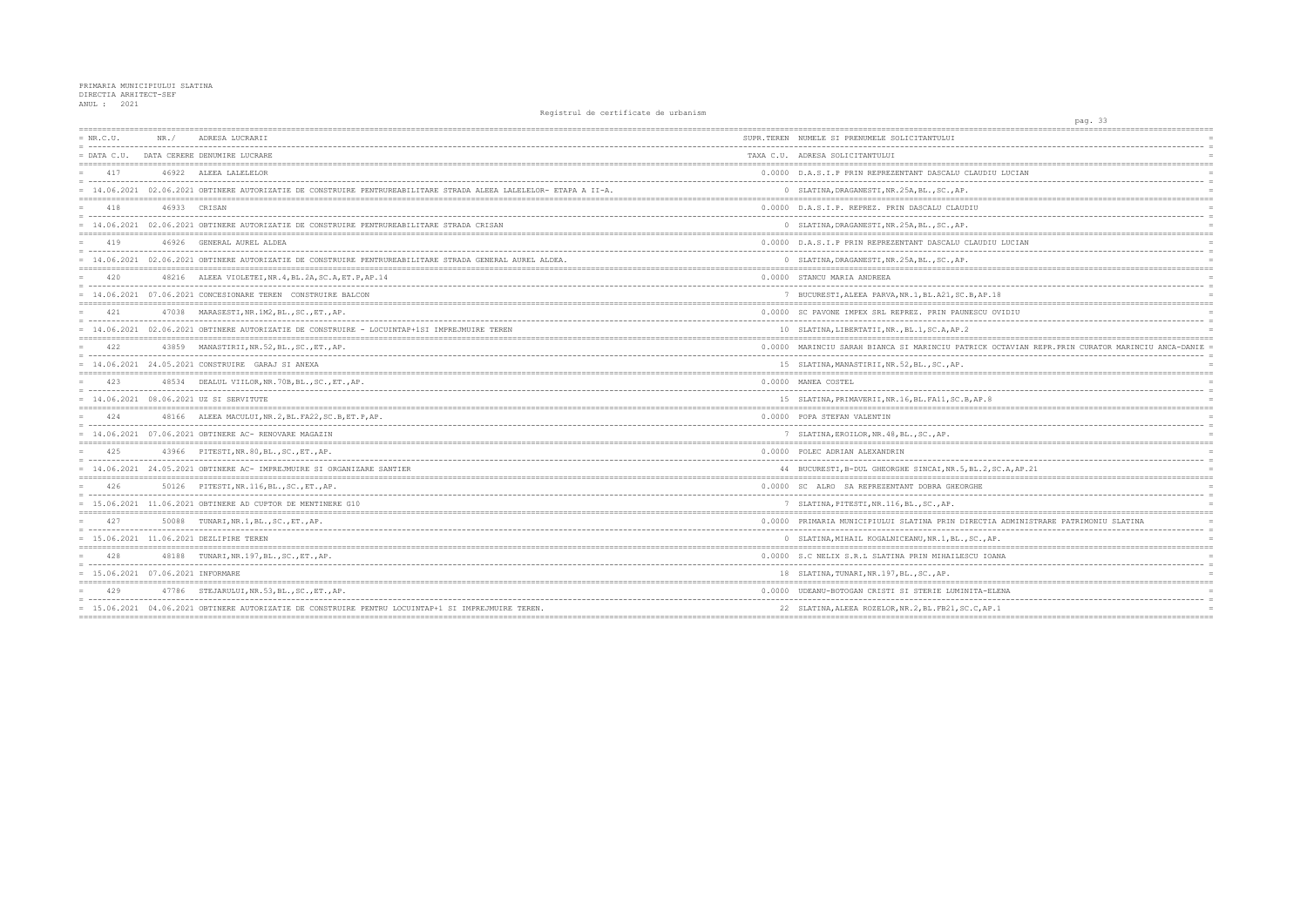| $= NR.C.U.$ | NR. / | ADRESA LUCRARII                                                                                                              | SUPR.TEREN NUMELE SI PRENUMELE SOLICITANTULUI        |
|-------------|-------|------------------------------------------------------------------------------------------------------------------------------|------------------------------------------------------|
|             |       | = DATA C.U. DATA CERERE DENUMIRE LUCRARE                                                                                     | TAXA C.U. ADRESA SOLICITANTULUI                      |
| 430         |       | 49754 ECATERINA TEODOROIU, NR., BL.12, SC.B, ET., AP.1                                                                       | 0.0000 VITAN PAUL                                    |
|             |       | = 15.06.2021 10.06.2021 CONCESIONARE TEREN                                                                                   | 7 SLATINA, CUZA VODA, NR. 84, BL., SC., AP.          |
| 431         |       | 47985 ALEEA PLOPILOR, NR. 1, BL. D14, SC. B, ET., AP.                                                                        | 0.0000 VELCU ILEANA, BUZDUN GELU, STOICA GHEORGHIT   |
|             |       | = 15.06.2021 07.06.2021 CONCESIONARE TEREN- CONSTRUIRE BALCON LA AP.4,5,9,13,17                                              | 7 SLATINA, ALEEA PLOPILOR, NR. 1, BL. D14, SC. B, AP |
| 432         |       | 48103 ELENA DOAMNA, NR. 2, BL. 2, SC. A, ET. P, AP. 1                                                                        | 0.0000 NAPARCA IULIAN                                |
|             |       | = 15.06.2021 07.06.2021 CONCESIONARE TEREN CONSTRUIRE BALCON                                                                 | 7 SLATINA, ELENA DOAMNA, NR. 2, BL. 2, SC. A, AP. 1  |
| 433         |       | 47200 PROFESOR MIRCEA BOTEZ, NR. 43, BL., SC., ET., AP.                                                                      | 0.0000 SIMA STELIAN                                  |
|             |       | = 15.06.2021 03.06.2021 OBTINERE AUTORIZATIE DE CONSTRUIRE ANEXA-FOISOR SIIMPREJMUIRE                                        | 17 SLATINA, EUGEN IONESCU, NR. 12, BL. C4 ABC, SC. A |
| 434         |       | 40767 B-DUL A.I.CUZA, NR.7, BL., SC., ET., AP.                                                                               | 0.0000 SC MIAMI SRL REP. VLADESCU MARIA              |
|             |       | = 15.06.2021 14.05.2021 CONCESIONARE TEREN ACCES SPATIU COMERCIAL                                                            | 7 SLATINA, B-DUL A.I.CUZA, NR.7, BL., SC., AP.       |
| 435         |       | 49171 BANULUI, NR. 12, BL., SC., ET., AP.                                                                                    | 0.0000 DRAGAN NICOLAE MIRCEA SI DRAGAN DIANA MIH     |
|             |       | = 15.06.2021 09.06.2021 OBTINERE AUTORIZATIE DE CONSTRUIRE- LOCUINTE P+1SI IMPREJMUIRE TEREN                                 | 17 SLATINA, PROF. MARIAN S. ANDREIAN, NR. 14J, BL    |
| 436         |       | 46688 ALEEA BRADULUI                                                                                                         | 0.0000 SC ADVACED RETAIL SISTEM SA REP.CONSTANTIN    |
|             |       | = 15.06.2021 02.06.2021 AMPLASARE SEMNALISTICA PUBLICITARA LUMINOASA                                                         | 15 BUCURESTI, BUZESTI, NR. 75-77, BL., SC., AP.      |
| 437         |       | 46779 RECEA, NR. 1, BL., SC., ET., AP.                                                                                       | 0.0000 S.C CRONOS S.R.L PRIN PAUN VALERICA           |
|             |       | = 15.06.2021 02.06.2021 OBTINERE AUTORIZATIE DE CONSTRUIRE PENTRUIMPREJMUIRE TEREN.                                          | 25 PITESTI, UNIRII, NR. 7, BL., SC., AP.             |
| 438         |       | 47717 PLEVNEI, NR. 14-18A, BL., SC., ET., AP.                                                                                | 0.0000 TRANDAFIR ELENA CRISTINA SI TRANDAFIR LEO     |
|             |       | $= 15.06.2021 04.06.2021 ALIPIRE 2 LOTURI$                                                                                   | 23 SLATINA, PLEVNEI, NR. 14, BL., SC., AP.           |
| 439         |       | 46072 DR. DUMITRU TONCU, NR.2, BL., SC., ET., AP.                                                                            | 0.0000 DISTRIBUTIE ENERGIE OLTENIIA SA PRIN SC MA    |
|             |       | = 15.06.2021 31.05.2021 OBTINERE AUTORIZATIE DE CONSTRUIRE- ALIMENTARE CUENERGIE ELECTRICA BLOC DE LOCUINTE P+5E SC CARIOCA  | 18 CRAIOVA, CALEA SEVERINULUI, NR. 97, BL., SC., AP  |
| 440         |       | 49285 PRIMAVERII, NR. 16, BL. FA11, SC. D, ET. P., AP. 3                                                                     | 0.0000 DRAGUSIN MARIAN SI DRAGUSIN DANIELA           |
|             |       | = 22.06.2021 09.06.2021 OBTINERE AUTORIZATIE DE CONSTRUIRE PENTRUSCHIMBARE DE DESTINATIE DIN APARTAMENT IN SPATIU            | 7 SLATINA, VAILOR, NR., BL. 8AB, SC., AP. 3          |
| 441         |       | 48287 VARIANTA OITUZ, NR. 21/23, BL., SC., ET., AP.                                                                          | 0.0000 DISTRIBUTIE ENERGIE OLTENIA PRIN SC TOP EN    |
|             |       | = 22.06.2021 07.06.2021 OBTINERE AUTORIZATIE DE CONSTRUIRE - ALIMENTARE CUENERGIE ELECTRICA SPATIUL COMERCIAL ( PABS=450 KW) | 15 CRAIOVA, MILCOV, NR. 22, BL., SC., AP.            |
| 442         |       | 48292 VARIANTA OITUZ, NR. 21, BL., SC., ET., AP.                                                                             | 0.0000 SC TOP ENGINEERING DESIGN SRL PENTRU SENIC    |
|             |       | = 22.06.2021 07.06.2021 OBTINERE AUTORIZATIE DE CONSTRUIRE - ALIMENTARE CUENERGIE ELECTRICA SPATIU COMERCIAL; ( PABS=450KW)  | 7 CRAIOVA, MILCOV, NR. 22, BL., SC., AP.             |
|             |       |                                                                                                                              |                                                      |

| pag. 34                                            |            |
|----------------------------------------------------|------------|
|                                                    |            |
| ----------------                                   | $=$        |
|                                                    | $=$        |
|                                                    |            |
|                                                    | $=$        |
|                                                    | $=$        |
|                                                    | $=$        |
| HITA, STOIAN ANA, STINGA MARIA                     |            |
| --------------                                     | $=$        |
| AP.                                                | $=$        |
|                                                    |            |
|                                                    | $=$        |
|                                                    | $=$<br>$=$ |
|                                                    |            |
|                                                    |            |
|                                                    | $=$        |
| C.A, AP.12                                         |            |
|                                                    | $=$        |
|                                                    | $=$        |
|                                                    | $=$        |
|                                                    |            |
| <b>IIHAELA</b>                                     | $=$        |
|                                                    |            |
| BL., SC., AP.                                      | $=$        |
| <b>TINESCU RADU</b>                                | $=$        |
|                                                    | $=$        |
|                                                    | $=$        |
|                                                    |            |
|                                                    | $=$        |
|                                                    |            |
|                                                    | $=$        |
| <b>EONARD MIRCEA</b>                               | $=$        |
|                                                    | $\equiv$   |
|                                                    |            |
|                                                    |            |
| MARKETING & MANAGEMENT SRL PENTRU SC CARIOCA IMO = | $=$        |
| AP.                                                | $=$        |
|                                                    |            |
|                                                    | $=$        |
|                                                    | $=$        |
|                                                    | $=$        |
|                                                    |            |
| ENGINEERING DESIGN SRL PENTRU SENIC COM SRL        | $\equiv$   |
|                                                    |            |
|                                                    |            |
| VIC COM SRL                                        |            |
|                                                    |            |
|                                                    | $=$        |
|                                                    |            |